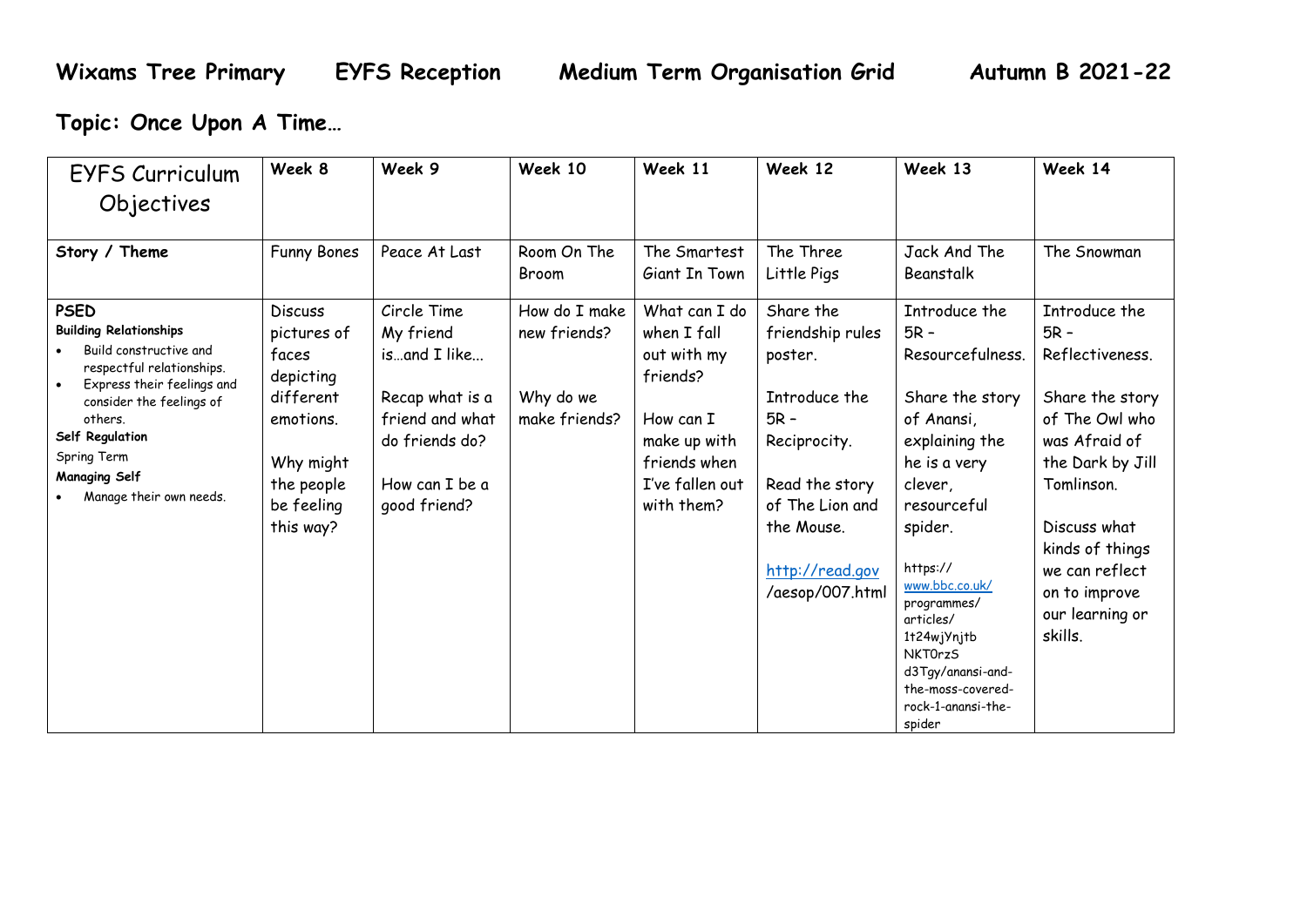| COMMUNICATION AND                                                | Talk about         | Hot Seating -          | Re-read Room           | Create a 'story        | Create a               | Adult to dress as      | Christmas              |
|------------------------------------------------------------------|--------------------|------------------------|------------------------|------------------------|------------------------|------------------------|------------------------|
| <b>LANGUAGE</b>                                                  | Halloween          | pretend to be          | on the Broom,          | basket' using          | 'story' map on         | Jack or the            | Cooking - making       |
| Listening, Attention,                                            | and families,      | Mr Bear.               | can the                | the clothing           | the tuff tray          | Giant.                 | snowman                |
| Understanding                                                    | including          |                        | children hear          | items and              | with building          |                        | biscuits.              |
| Understand how to listen                                         | people in          | Children to use        | the rhyming            | animals from           | resources and          | Develop pupil's        |                        |
| carefully and why listening                                      | your family        | talk partners to       | words?                 | the story.             | animals from           | ability to ask         | Support use of         |
| is important.                                                    | who you            | think of a             |                        |                        | the story.             | questions: i.e.        | language when          |
| Listen carefully to rhymes                                       | would              | question to ask        |                        | Children to            |                        | Why did you            | describing order       |
| and songs, paying attention                                      | celebrate          | Mr Bear to find        |                        | match items            | Role play the          | climb the              | of ingredients,        |
| to how they sound.                                               | with.              | out which room         | Light Boxes.           | to animals and         | story using            | beanstalk? Were        | look and feel of       |
| Listen and talk about                                            | Linked to          | he might be            | Have a                 | retell the             | story                  | you scared when        | the mixture            |
| stories to build familiarity                                     | TNW-               | trying get to          | collection of          | story in their         | language.              | you were in the        | before and             |
| and understanding.                                               | Investigate        | sleep in.              | objects and            | own words.             |                        | giant's castle?        | after, the smell       |
| Speaking                                                         | pumpkins,          |                        | discuss the            |                        |                        |                        | of the biscuits        |
| Learn new vocabulary.<br>$\bullet$<br>Use new vocabulary through | seeds, skin,       |                        | colours, weight        | Continues a            |                        | Create small           | cooking, etc.          |
| the day.                                                         | colour,            |                        | what can you           | rhyming string         |                        | world castle           |                        |
| Ask question to find out<br>$\bullet$                            | shape, size.       |                        | see?                   | - cat, bat, sat,       |                        | scene to promote       |                        |
| more and to check they                                           | Re-read            |                        |                        | mat, etc.              |                        | retelling of the       |                        |
| understand what has been                                         | <b>Funny Bones</b> |                        |                        |                        |                        |                        |                        |
| said to them.                                                    | to build           |                        |                        |                        |                        | story.                 |                        |
| Develop social phrases.<br>$\bullet$                             |                    |                        |                        |                        |                        |                        |                        |
| Engage in story times.                                           | familiarity.       |                        |                        |                        |                        |                        |                        |
| <b>PHYSICAL</b>                                                  | Premier            | Premier Sports         | Premier Sports         | Premier                | Premier                | Premier Sports         | Premier Sports         |
| <b>DEVELOPMENT</b>                                               | Sports             |                        |                        | Sports                 | Sports                 |                        |                        |
| <b>Gross Motor Skills</b>                                        |                    | <b>Football Skills</b> | <b>Football Skills</b> |                        |                        | <b>Football Skills</b> | <b>Football Skills</b> |
| Revise and refine the                                            | Football           |                        |                        | <b>Football Skills</b> | <b>Football Skills</b> |                        |                        |
| fundamental movement skills                                      | <b>Skills</b>      | Autumn Dance -         | Room on the            |                        |                        | Trolls                 | Frozen                 |
| they have already acquired:-<br>rolling- crawling - walking -    |                    | Autumn Weather         | <b>Broom Dance</b>     | The Smartest           | The Smartest           | Cosmic Yoga            | Cosmic Yoga            |
| jumping - running - hopping                                      | Cosmic Kids        |                        | https://               | Giant In Town          | Giant In Town          | https://               | https://               |
| skipping - climbing.                                             | Yoga - Ruby        | https://               | www.bbc.co.uk          | Part 1                 | Part 2                 | www.youtube.com        | www.youtube.com        |
| Develop the overall body                                         | Broom              | www.bbc.co.uk          | /programmes            | https://               | https://               | /watch?                | /watch?v               |
| strength, co-ordination,<br>balance and agility needed           |                    | /sounds                | /p03q0btt              | www.bbc.co.uk          | www.bbc.co.uk          | v=U9Q6FKF12Qs          | =xlg052EKMtk           |
| to engage successfully with                                      |                    | /play/p047txhg         |                        | /programmes            | /programmes            |                        |                        |
| future physical education                                        |                    |                        |                        | /b03q6vs9              | /b03q6vsb              |                        |                        |
| sessions and other physical                                      |                    |                        |                        |                        |                        |                        |                        |
| disciplines including dance,                                     |                    |                        |                        |                        |                        |                        |                        |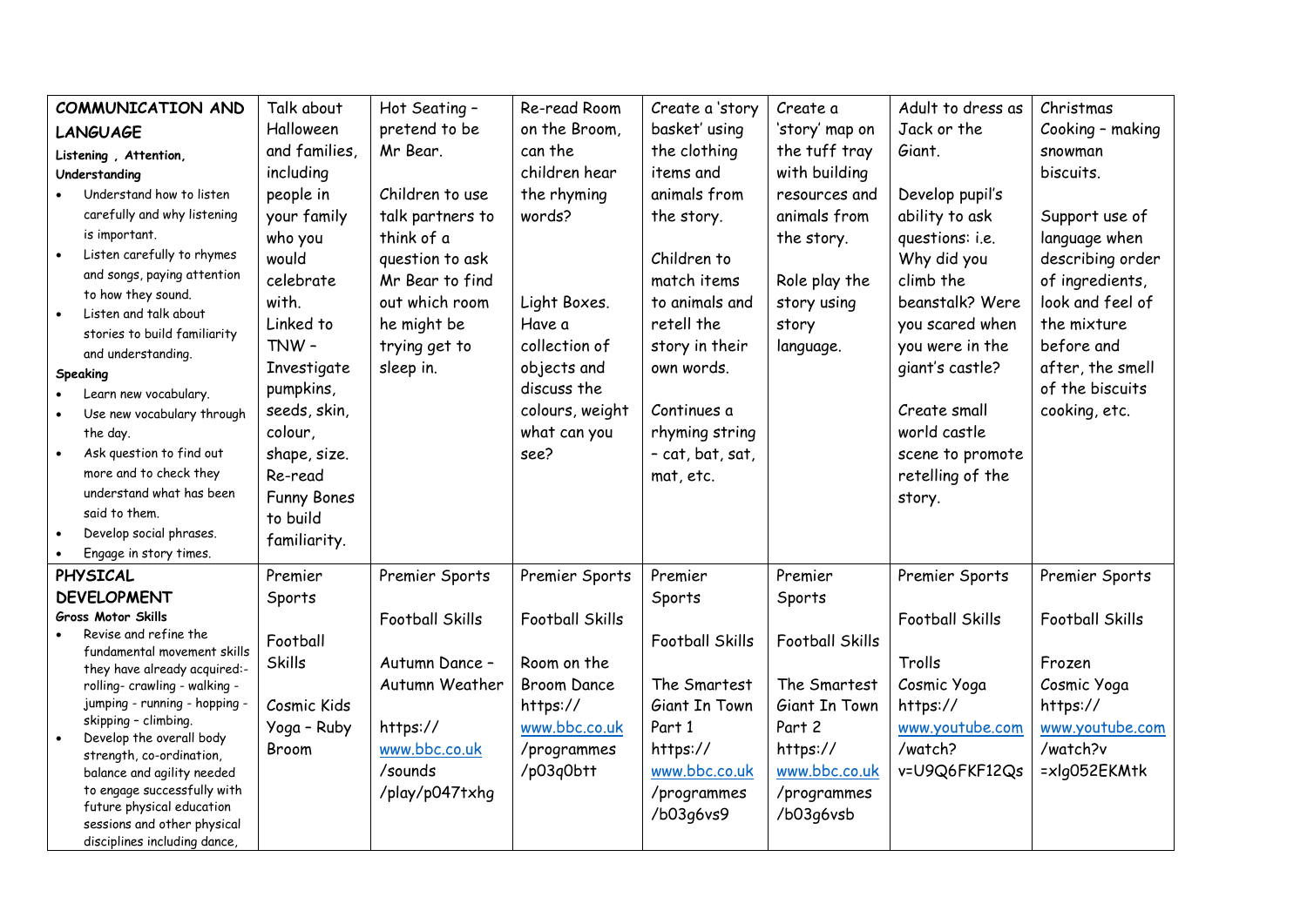| gymnastics, sport and<br>swimming.                                                                                                                                                                                                                                                                                                                                                                 |                                                                                                                                                                      |                                                                                                                                                   |                                                                                                                                                                                                          |                                                                                                                                                                                      |                                                                                                                                                                                                                     |                                                                                                                                                                                                                                |                                                                                                                                                                                                                                               |
|----------------------------------------------------------------------------------------------------------------------------------------------------------------------------------------------------------------------------------------------------------------------------------------------------------------------------------------------------------------------------------------------------|----------------------------------------------------------------------------------------------------------------------------------------------------------------------|---------------------------------------------------------------------------------------------------------------------------------------------------|----------------------------------------------------------------------------------------------------------------------------------------------------------------------------------------------------------|--------------------------------------------------------------------------------------------------------------------------------------------------------------------------------------|---------------------------------------------------------------------------------------------------------------------------------------------------------------------------------------------------------------------|--------------------------------------------------------------------------------------------------------------------------------------------------------------------------------------------------------------------------------|-----------------------------------------------------------------------------------------------------------------------------------------------------------------------------------------------------------------------------------------------|
| PHYSICAL<br><b>DEVELOPMENT</b><br><b>Fine Motor Skills</b><br>Develop their small motor<br>skills so that they can use a<br>range of tools competently,<br>safely and confidently.<br>Suggested tools: pencils for<br>drawing and writing,<br>paintbrushes, scissors,<br>knives, forks and spoons.<br>Develop the foundations of<br>a handwriting style, which is<br>fast, accurate and efficient. | Cut and stick<br>the skeleton.<br>Letter<br>formation.<br>Hammering<br>tees into<br>pumpkins.                                                                        | Scissor skills.<br>Letter<br>formation.<br>Use pinchy<br>fingers (thumb<br>and index finger)<br>to place cheerios<br>onto sticks of<br>spaghetti. | Letter<br>formation.<br>Rolling dough<br>sausages to<br>make<br>broomsticks.                                                                                                                             | Scissor skills.<br>Letter<br>formation.<br>Sew / thread<br>new socks or a<br>tie for George<br>the giant.                                                                            | Scissor skills.<br>Letter<br>formation.<br>Knives and<br>forks in<br>dough.<br>Festive Lolly<br><b>Stick Stars</b><br>(See<br>creative).                                                                            | Scissor skills -<br>cutting tringles<br>to make<br>Christmas Tree<br>Cards.<br>Letter<br>formation.<br>Threading beads<br>onto pipe<br>cleaners<br>attached to card<br>faces to make<br>crazy hair or<br>beards.               | Scissor skills.<br>Letter formation<br>- all phase 2.<br>Snowman<br>Christmas Craft<br>- scissor related<br>activities.                                                                                                                       |
| <b>LITERACY</b><br><b>Word Reading</b><br>Read individual letters<br>by saying the sounds for<br>them.<br>Blend sounds into words,<br>so that they can read<br>short words made up of<br>known letter-sound<br>correspondences.<br>Read a few common<br>exception words<br>matched to the school's<br>phonic programme.                                                                            | cok<br>Identifying<br>initial,<br>middle and<br>end sounds in<br>words.<br>Segmenting<br>and blending<br>vc/cvc orally.<br><b>Introduce</b><br>remember<br>words: I. | ck eu<br>Identifying<br>initial, middle<br>and end sounds<br>in words.<br>Segmenting and<br>blending vc/cvc<br>orally.<br>Remember<br>words: the. | rhb<br>Identifying<br>initial, middle<br>and end sounds<br>in words.<br>Segmenting<br>and blending<br>cvc orally.<br>Remember<br>words for<br>reading:<br>Introduce the<br>octopus family:<br>no, to go. | f/ff/l/ll/ss<br>Identifying<br>initial, middle<br>and end<br>sounds in<br>words.<br>Segmenting<br>and blending<br>cvc orally /<br>visually.<br>Recap Octopus<br>family: to no<br>go. | $j \vee w$<br>Segment and<br>blend rhyming<br>CVC words.<br>Segmenting<br>and blending<br>cvc orally /<br>visually.<br>Identifying<br>initial, middle<br>and end<br>sounds in<br>words.<br>Remember<br>words: into. | x y z<br>Segment and<br>blend rhyming<br>CVC words.<br>Identifying<br>initial, middle<br>and end sounds<br>in words.<br>Segmenting and<br>blending cvc<br>orally / visually.<br>Recap phase 2: I,<br>the, no, go, to,<br>into. | Learn mnemonic<br>phrases for<br>phase 2 tricky<br>words: the, I, no,<br>go, to.<br>Identifying<br>initial, middle<br>and end sounds<br>in words.<br>Segmenting and<br>blending cvc<br>orally / visually.<br>Roll and read<br>phase 2 sounds. |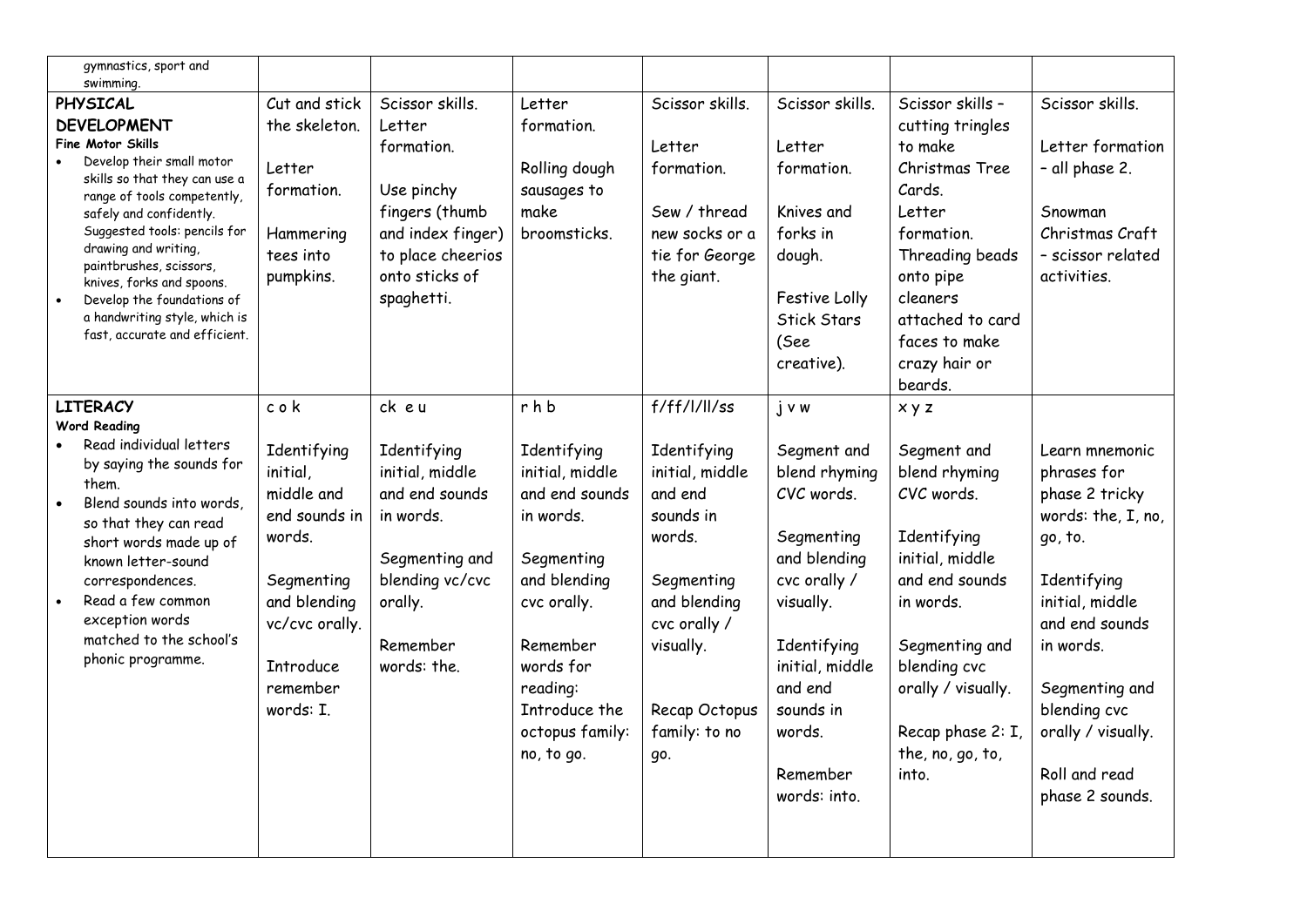| <b>LITERCY</b><br>Comprehension<br>Retell known stories in their<br>own words.<br>Answer simple questions<br>about stories (Rex<br>Retriever).<br>Make simple predictions<br>$\bullet$<br>(Predicting Pip).<br>Apply early reading skills:<br>$\bullet$<br>picture cues.                                                                 | Sharing<br><b>Funny Bones</b><br>- discuss<br>characters<br>and events.<br><b>Introduce</b><br>Rex<br>Retriever<br>picture /<br>skill.                      | Apply Rex<br>Retriever during<br>quided reading.                                                                                                                          | <b>Introduce</b><br>Predicting Pip<br>during guided<br>reading.                                                                                                                                     | Recap Rex and<br>Pip picture<br>cards and<br>apply when<br>reading<br>Oxford Owl<br>eBook.                                                                                                  | Recap Rex and<br>Pip picture<br>cards and<br>apply when<br>group reading.<br>Introduce<br>blending<br>reading<br>symbol.                                                      | Recap Rex and<br>Pip card<br>prompts, along<br>with reading tool<br>box skills<br>covered: picture<br>cues, pointing<br>finger, key<br>words and<br>blending.      | Sequence the<br>pictures of a<br>snowman being<br>built. Predict<br>what might<br>happen at the<br>end and draw the<br>ending. Retell<br>the sequence in<br>own words. |
|------------------------------------------------------------------------------------------------------------------------------------------------------------------------------------------------------------------------------------------------------------------------------------------------------------------------------------------|-------------------------------------------------------------------------------------------------------------------------------------------------------------|---------------------------------------------------------------------------------------------------------------------------------------------------------------------------|-----------------------------------------------------------------------------------------------------------------------------------------------------------------------------------------------------|---------------------------------------------------------------------------------------------------------------------------------------------------------------------------------------------|-------------------------------------------------------------------------------------------------------------------------------------------------------------------------------|--------------------------------------------------------------------------------------------------------------------------------------------------------------------|------------------------------------------------------------------------------------------------------------------------------------------------------------------------|
| <b>LITERCY</b><br>Writing<br>Form lower-case and<br>capital letters correctly.<br>Segment small words orally.<br>$\bullet$<br>Spell words by<br>$\bullet$<br>identifying the sounds<br>and then writing the<br>sound with letter/s.<br>PD<br>Develop the foundations of a<br>handwriting style which is fast,<br>accurate and efficient. | Guided<br>Group - Silly<br>Soup, using<br>and applying<br>phonic<br>knowledge.<br>Name<br>writing.<br>Letter<br>formation.<br>Skelton<br>speech<br>bubbles. | Name writing.<br>Letter<br>formation.<br>Writing<br>Assessment<br>Make a silly soup<br>for the bear<br>family - use<br>pictures and<br>encourage early<br>writing skills. | Name writing.<br>Letter<br>formation.<br>Introduce 'say<br>your sentence<br>out loud<br>symbol'.<br>Write a spell<br>for the witch<br>using key word<br>'the'.<br>u, e, g,<br>handwriting<br>sheet. | Name writing.<br>Letter<br>formation.<br>Introduce cvc<br>picture and<br>phoneme<br>frames.<br>r, h, b,<br>handwriting<br>sheet.<br>To say and<br>hear word<br>sounds in<br>order to spell. | Name writing.<br>Letter<br>formation.<br>Ted Book:<br>Write a letter<br>/ note to<br>mummy pig.<br>To mum, I<br>love you<br>Continuous<br>Provision: CVC<br>rhyming<br>words. | Name writing<br>Letter<br>formation.<br>Writing lists,<br>Christmas cards<br>and Santa<br>letters.<br>Writing<br>Christmas cards<br>using 'to' and<br>'love from'. | Name writing<br>Letter<br>formation.<br>Independent<br>writing lists and<br>cards.                                                                                     |
| <b>MATHEMATICS</b><br>Number<br>Count objects, actions<br>and sounds.<br>Link the number symbol<br>$\bullet$<br>(numeral) with its<br>cardinal number value.<br>Compare Numbers.<br>$\bullet$                                                                                                                                            | Number Zoo<br>1.<br>Look at 2D<br>shape 'circle'<br>properties.<br>Subitise                                                                                 | Number Zoo 2.<br>Look at 2D shape<br>'rectangle'<br>properties.                                                                                                           | Number zoo 3.<br>Look at 2D<br>shape 'triangle'<br>properties.                                                                                                                                      | Number zoo 4.<br>Comparing<br>different<br>sized<br>footprints.<br>Exploring the                                                                                                            | Number zoo<br>5.<br>Loom bands<br>and numbered<br>lolly sticks.                                                                                                               | Number zoo 6.<br>Money language<br>and coin<br>recognition.<br>Christmas shop<br>1p, 2p, 5 and 10p.                                                                | Number zoo 7.<br>Cut and stick the<br>presents in the<br>right order. 1-10.<br>Fill up the<br>stockings with                                                           |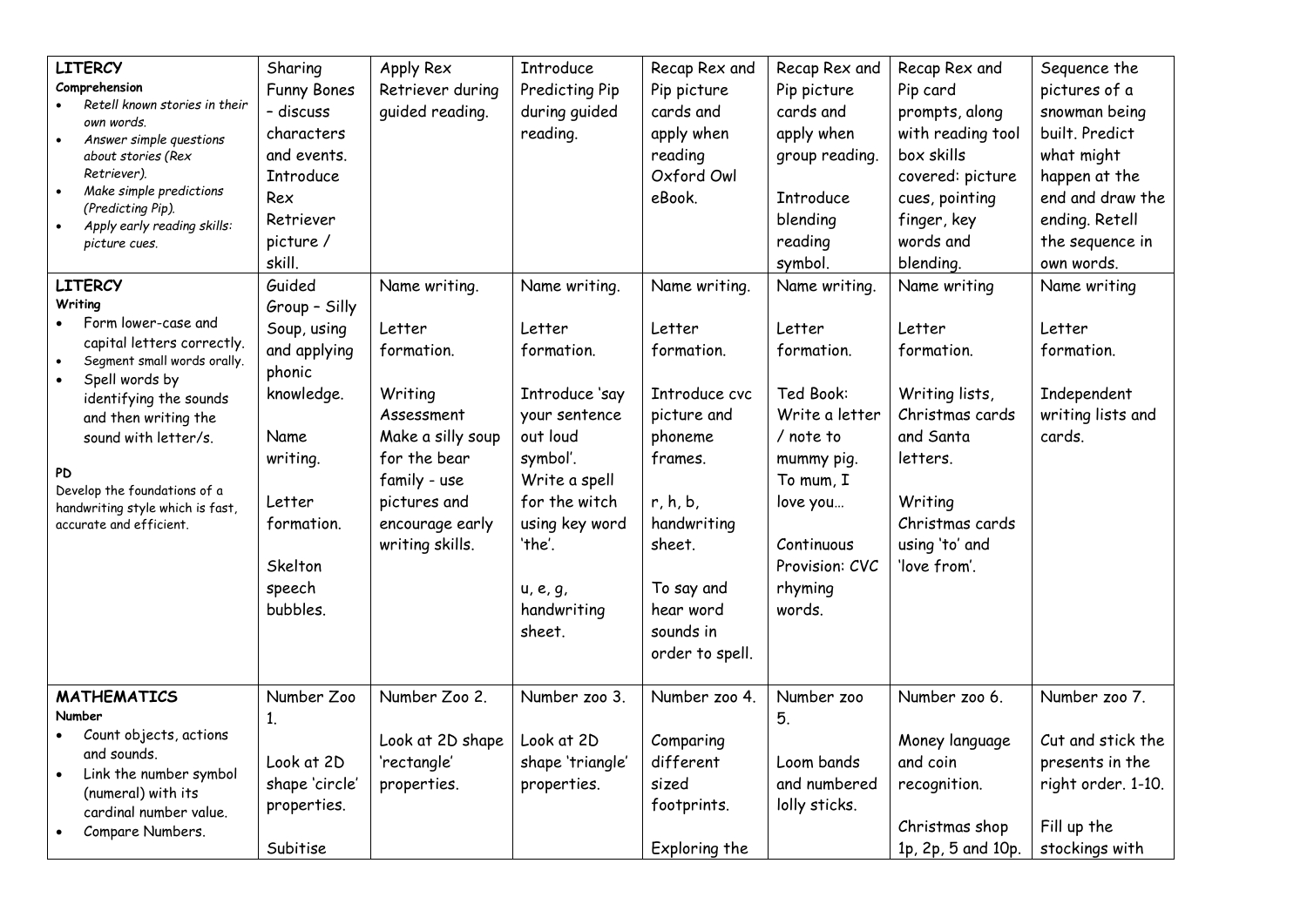|                                                                                                                                                                                                                                  | numbers.<br>Recognises<br>numerals 1-6.<br>Play build<br>the skeleton<br>game-<br>recognise<br>and use<br>numbers to<br>6.<br>Spotty dog<br>orchard<br>game to<br>count 1:1<br>beyond 10.<br>Using<br>Pumpkin,<br>dice,<br>hammers and<br>golf tees. |                                                                                               | Witches Spell:<br>Says/finds the<br>number that is<br>one more than<br>a given number. | composition of<br>numbers 1,2<br>and 3.                                              | Look at 2D<br>shape<br>Pentagon<br>properties.                                         | Ordering<br>numbers 1-10 on<br>the beanstalk.<br>One more and<br>one less. | the right number<br>of presents.                                                                                |
|----------------------------------------------------------------------------------------------------------------------------------------------------------------------------------------------------------------------------------|------------------------------------------------------------------------------------------------------------------------------------------------------------------------------------------------------------------------------------------------------|-----------------------------------------------------------------------------------------------|----------------------------------------------------------------------------------------|--------------------------------------------------------------------------------------|----------------------------------------------------------------------------------------|----------------------------------------------------------------------------|-----------------------------------------------------------------------------------------------------------------|
| <b>MATHEMATICS</b><br><b>Numerical Patterns</b><br>Select, rotate and<br>manipulate shapes in order<br>to develop spatial reasoning<br>skills.<br>Continue, copy and create<br>repeating patterns.<br>Compare length, weight and | Throw the<br>dice and<br>count out<br>the correct<br>number of<br>nails from a<br>larger<br>amount.<br>Using<br>magnetic<br>shapes, make<br>skeleton<br>pictures<br>using 2D<br>shapes.                                                              | Weighing<br>compare bears<br>and comparing<br>weight.<br>Using the cubes<br>to copy, continue | Peg board<br>challenge- Can<br>you use the<br>pegs to make<br>2D shapes?               | Compare<br>squares and<br>rectangles.<br>Make shape<br>pictures using<br>squares and | Spatial<br>awareness.<br>Going on a<br>treasure hunt<br>outside using<br>picture cues. | Christmas<br>repeating<br>patterns.                                        | Cut different<br>sized triangles<br>to make a<br>Christmas Tree.<br>Place the<br>triangles in<br>order of size. |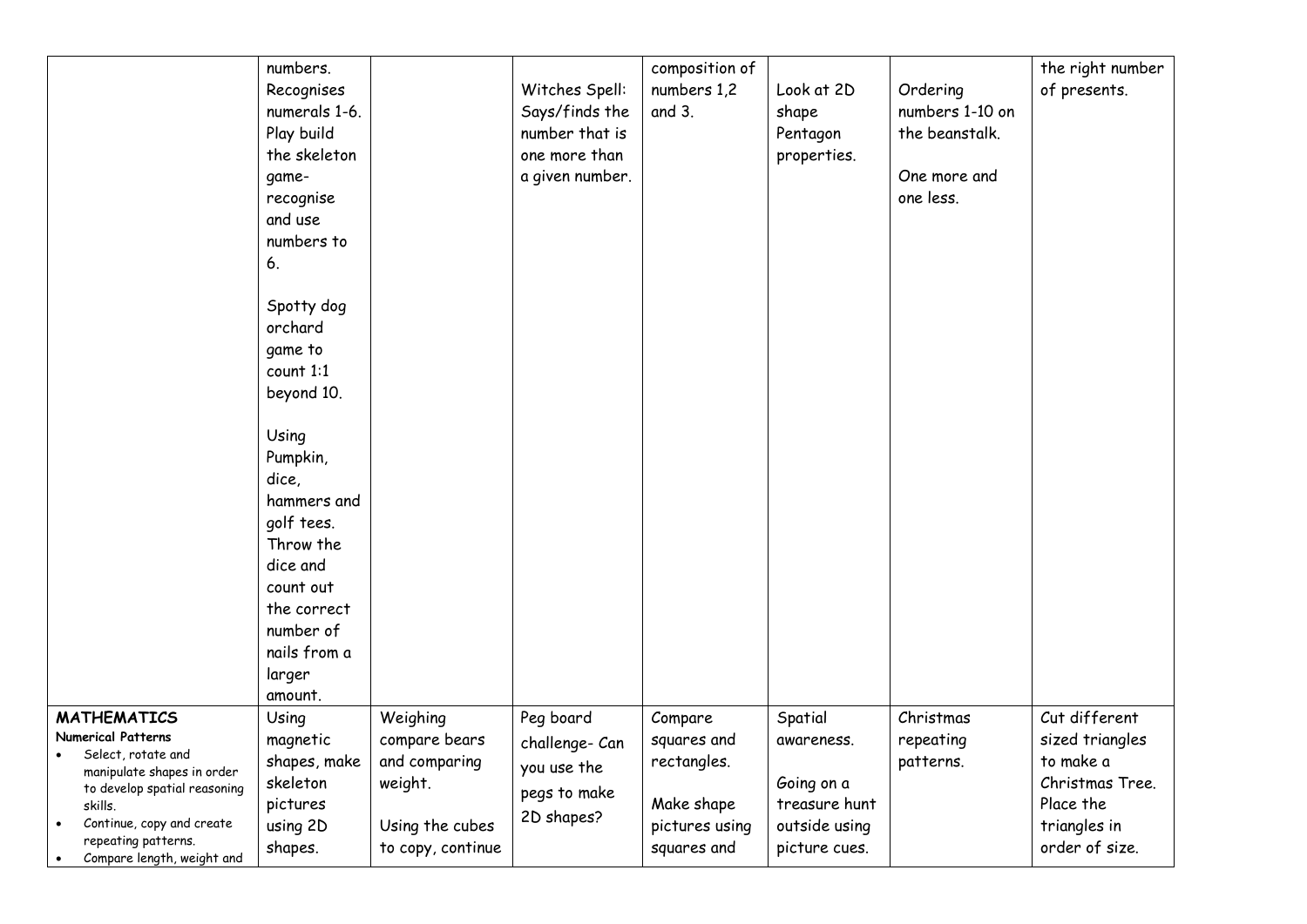| capacity.<br><b>RE</b>                                                                                                                                                                                                                                                                                                                                                          |                                                                                                                                                                                                                         | and create<br>repeating<br>patterns.<br>See PCC                                                                                                                                                       |                                                                                                                                | rectangles.<br>See PCC                                                                                                                             | Prompt<br>children to<br>use positional<br>language.                                                                                                  | See PCC                                                                                                                                                                                                                                 |                                                                                                                                                                                                                                                                           |
|---------------------------------------------------------------------------------------------------------------------------------------------------------------------------------------------------------------------------------------------------------------------------------------------------------------------------------------------------------------------------------|-------------------------------------------------------------------------------------------------------------------------------------------------------------------------------------------------------------------------|-------------------------------------------------------------------------------------------------------------------------------------------------------------------------------------------------------|--------------------------------------------------------------------------------------------------------------------------------|----------------------------------------------------------------------------------------------------------------------------------------------------|-------------------------------------------------------------------------------------------------------------------------------------------------------|-----------------------------------------------------------------------------------------------------------------------------------------------------------------------------------------------------------------------------------------|---------------------------------------------------------------------------------------------------------------------------------------------------------------------------------------------------------------------------------------------------------------------------|
| <b>UtW</b><br>Past and Present<br>Spring Term<br>People, Culture and<br>Communities<br>Talk about members of<br>their immediate family and<br>community.<br>Name and describe people<br>$\bullet$<br>who are familiar to them.<br>The Natural World<br>Explore the natural world<br>$\bullet$<br>around them.<br>Describe what they see,<br>$\bullet$<br>hear and feel outside. | Talk about<br>Halloween<br>and families,<br>including<br>people in<br>your family<br>who you<br>would<br>celebrate<br>with.<br>Linked to<br>TNW-<br>Investigate<br>pumpkins,<br>seeds, skin,<br>colour,<br>shape, size. | Read: My Family<br>by Lisa Bullard.<br>Think about the<br>family unit and<br>how families are<br>all different.<br>Talk about<br>people who are<br>special to them.<br>Remembrance<br>day PowerPoint. | Talk about why<br>we raise money<br>for Children In<br>Need.                                                                   | Look at photos<br>of their<br>family. Talk<br>about their<br>family. Other<br>children could<br>ask questions<br>about their<br>family<br>members. | What things<br>do we do<br>together as a<br>family / Class<br>/ School?<br>Look at some<br>images of<br>different<br>family /<br>community<br>events. | Read the First<br>Christmas.<br>Talk about the<br>different ways<br>people celebrate<br>the Christian<br>Festival of<br>Christmas.<br>Discuss other<br>recent festivals<br>that the children<br>may have<br>celebrated:<br>Divali, etc. | Make some<br>different sized<br>ice blocks, Place<br>the ice in the<br>outdoor learning<br>area for the<br>children to<br>explore.<br>Encourage<br>discussion<br>around the<br>melting, feel and<br>size of the ice.<br>Relate to the<br>snowman in The<br>Snowman story. |
| <b>Music</b><br>EXPRESSIVE ARTS AND<br><b>DESIGN</b><br><b>Being Imaginative and</b><br>Expressive<br>Listen attentively, move to<br>and talk about music,<br>expressing their feelings<br>and responses.                                                                                                                                                                       | Look at<br>Vivaldi<br>Autumn, talk<br>about the<br>music. How<br>did it make<br>you feel?<br>What could<br>you hear?<br>What<br>instruments                                                                             | Listen to Bjork<br>'It's oh so quiet'.<br>Compare the<br>quiet and loud<br>changes in the<br>song.<br>Explore making<br>loud and quiet<br>sounds with<br>voices and                                   | <b>Introduce</b><br>Rhythm. Listen<br>to Clap Clap.<br>In groups of 4<br>children to use<br>claves to<br>create own<br>rhythm, | Learn the song<br>'Smartest<br>Giant in Town',<br>https://<br>www.youtube.<br>com/watch<br>?v=iJ4CH<br>VIIv78<br>In learning<br>partners           | Share the<br>Power point<br>'What am I?'<br>Provide two<br>identical sets<br>of objects,<br>one set<br>hidden behind<br>a screen. A<br>hidden         | Learn the song<br>Anansi The<br>Spider.<br>https://<br>www.bbc.co.uk/<br>programmes/<br>articles/<br>1+24wjYnj+b<br><b>NKTOrzS</b><br>d3Tgy/anansi-                                                                                     | Use the<br>instruments to<br>accompany<br>Christmas songs.<br>Learn a sign<br>along Christmas<br>song to perform.                                                                                                                                                         |